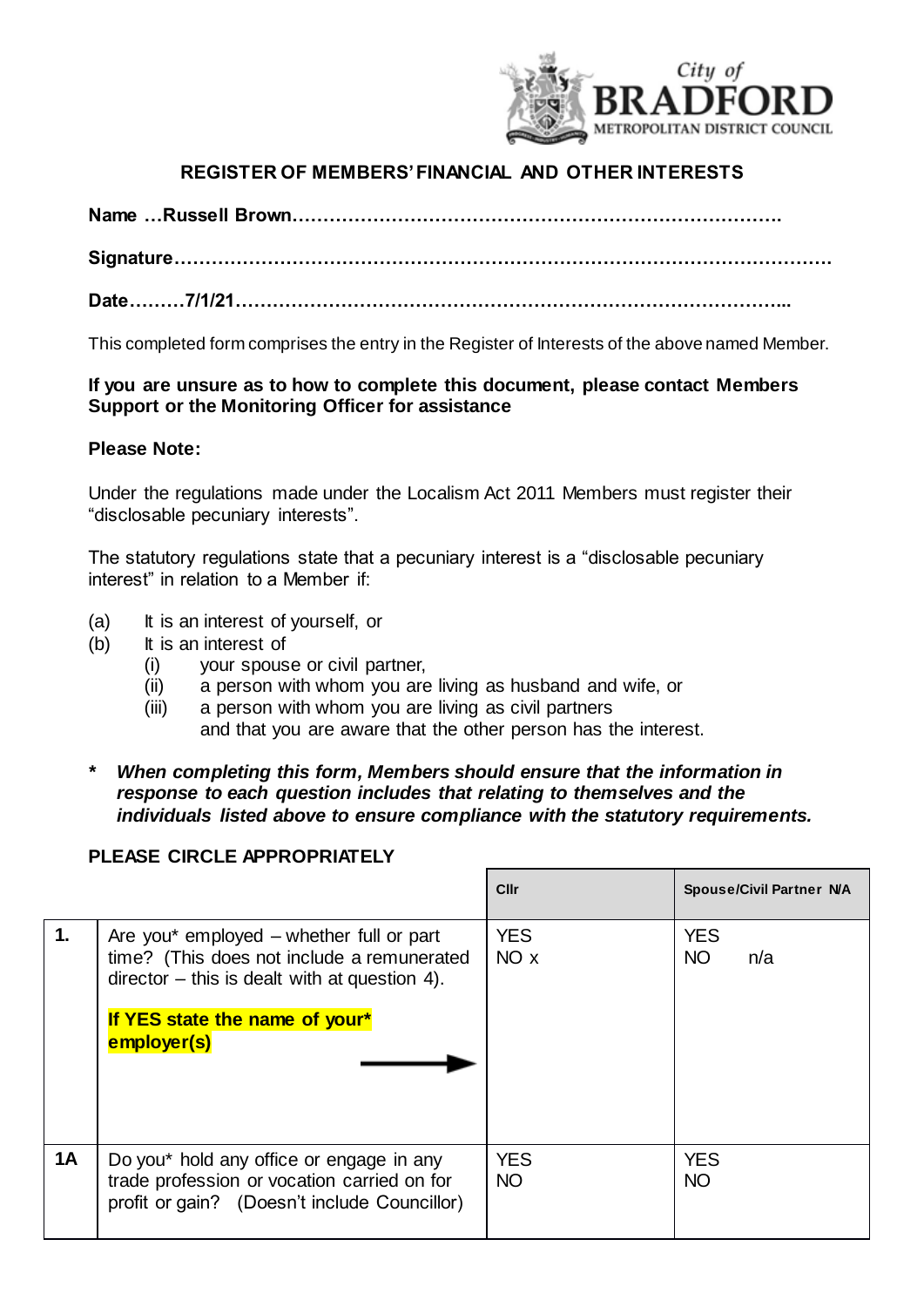|    |                                                                                                                                                                                                                                                          | <b>Cllr</b>                                                                                                                  | <b>Spouse/Civil Partner N/A</b> |
|----|----------------------------------------------------------------------------------------------------------------------------------------------------------------------------------------------------------------------------------------------------------|------------------------------------------------------------------------------------------------------------------------------|---------------------------------|
| 2. | Are you* self employed or do you* run a<br>business?<br>If YES state the name of the business(es)                                                                                                                                                        | <b>YES</b><br>$\mathsf{X}$<br><b>NO</b><br>Self employed<br>teacher/recognised<br>contractor for<br>council vendor<br>123402 | <b>YES</b><br><b>NO</b>         |
| 3. | Are you* a partner in any business?<br>If YES state the name of the business(es)                                                                                                                                                                         | <b>YES</b><br>NO X                                                                                                           | <b>YES</b><br><b>NO</b>         |
| 4. | Are you* a remunerated** director of a<br>company?<br>If YES state the name of your*<br>company/companies.<br>"remunerated" means that you* receive<br>payment, services, goods or other<br>benefits from the company other than<br>authorised expenses. | <b>YES</b><br>NO x                                                                                                           | <b>YES</b><br><b>NO</b>         |
| 5. | Has any person or body made a payment or<br>provided any other financial benefit to you*<br>in respect of your* election expenses?<br>If YES please provide details.                                                                                     | <b>YES</b><br>NO x                                                                                                           | <b>YES</b><br><b>NO</b>         |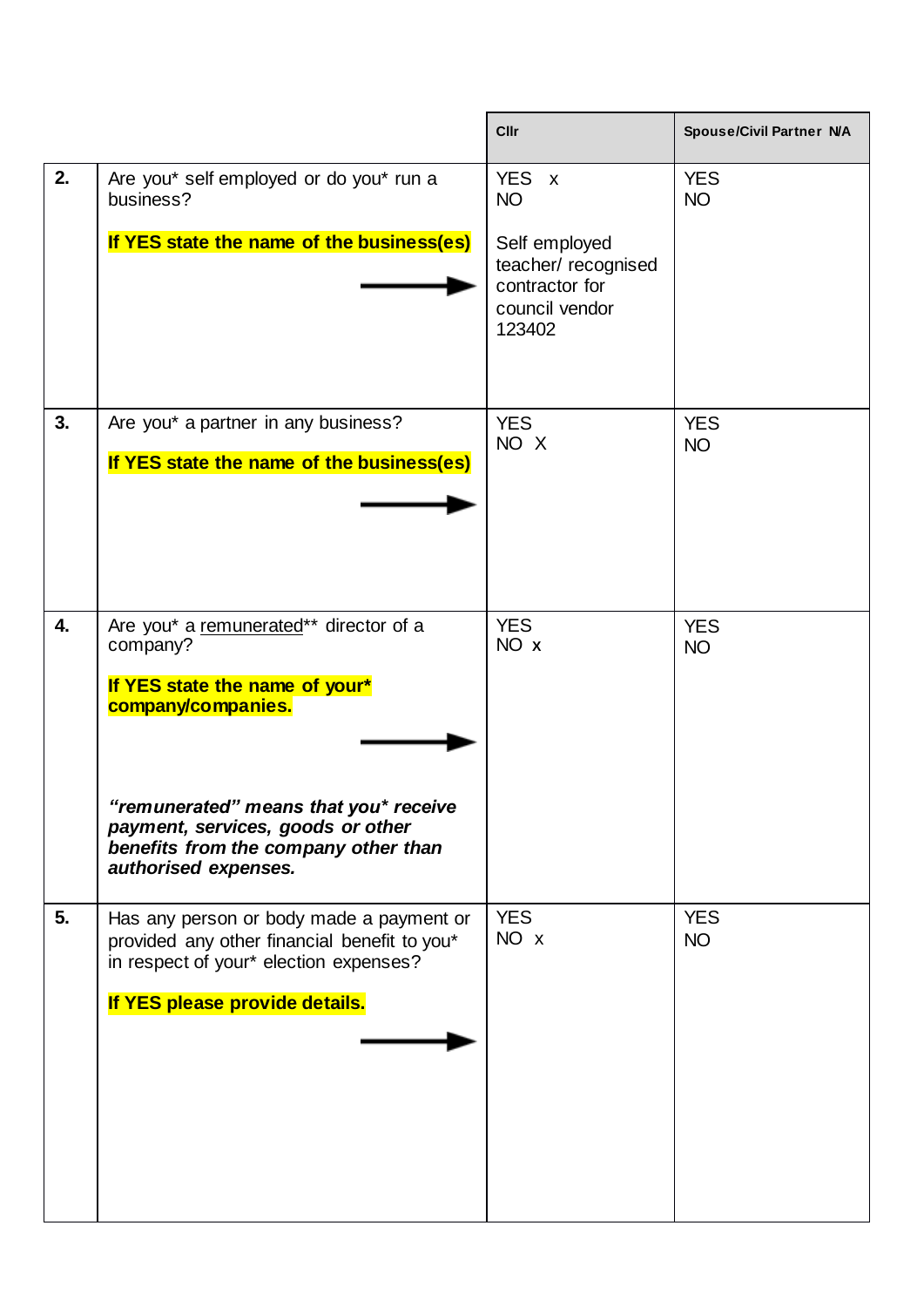|    |                                                                                                                                                                                                                                                                                                                                                                                                                                                                                                                                                                                                                                                                                                                                                                                                                                                                                                                                                               | Cllr                                                                                                                                                                                                                                                               | <b>Spouse/Civil Partner N/A</b> |
|----|---------------------------------------------------------------------------------------------------------------------------------------------------------------------------------------------------------------------------------------------------------------------------------------------------------------------------------------------------------------------------------------------------------------------------------------------------------------------------------------------------------------------------------------------------------------------------------------------------------------------------------------------------------------------------------------------------------------------------------------------------------------------------------------------------------------------------------------------------------------------------------------------------------------------------------------------------------------|--------------------------------------------------------------------------------------------------------------------------------------------------------------------------------------------------------------------------------------------------------------------|---------------------------------|
| 6. | Do you* have a beneficial interest in a class<br>of securities of a corporate body that has a<br>place of business in the Council's area that<br>exceeds the nominal value of £25,000 or<br>1/100 of the total issued shared capital of<br>that body? (or 1/100 of the total share<br>capital of a class of shares in that body?)<br>(If you* own shares or other form of equity in a<br>company or other body which has a place of business<br>within the authority's area, you* will need to consider<br>whether the interest is to be included. Identify the<br>nominal value; this is the amount of shares indicated<br>on the certificate, not the market value. If this exceeds<br>£25,000, you* need to register the name of the company<br>or body. If this is less than £25,000 but your* holding is<br>more than 1% of the total issued share capital, you*<br>need to register the name of the company or body)?<br>If YES please provide details. | <b>YES</b><br>NO x                                                                                                                                                                                                                                                 | <b>YES</b><br><b>NO</b>         |
| 7. | Do you* have a beneficial interest in any<br>land in the Council's area?<br>(Please provide details of any land in the Bradford<br>District in which you* have a beneficial interest<br>that is, in which you* have some proprietary<br>interest for your* own benefit). You* should give<br>the address or a brief description to identify it.<br>You* should include your* HOME ADDRESS<br>under this heading as owner, lessee or tenant.<br>This includes joint owners, lessees or tenants.<br><b>This would also include Council tenancies).</b><br>You* should also include any property from which<br>you* receive rent, or of which you* are a<br>mortgagee.<br>"Land" includes any buildings or parts of<br>buildings.<br>If YES please provide the address(es) or<br>other description(s) of any land interest.                                                                                                                                      | YES X<br><b>NO</b><br>(Include home address<br>in this section)<br>All addresses and<br>property details<br>have been ommitted<br>from this version but<br>are available on the<br>original register of<br>interests held in<br>Members Support<br>Unit, City Hall | <b>YES</b><br><b>NO</b>         |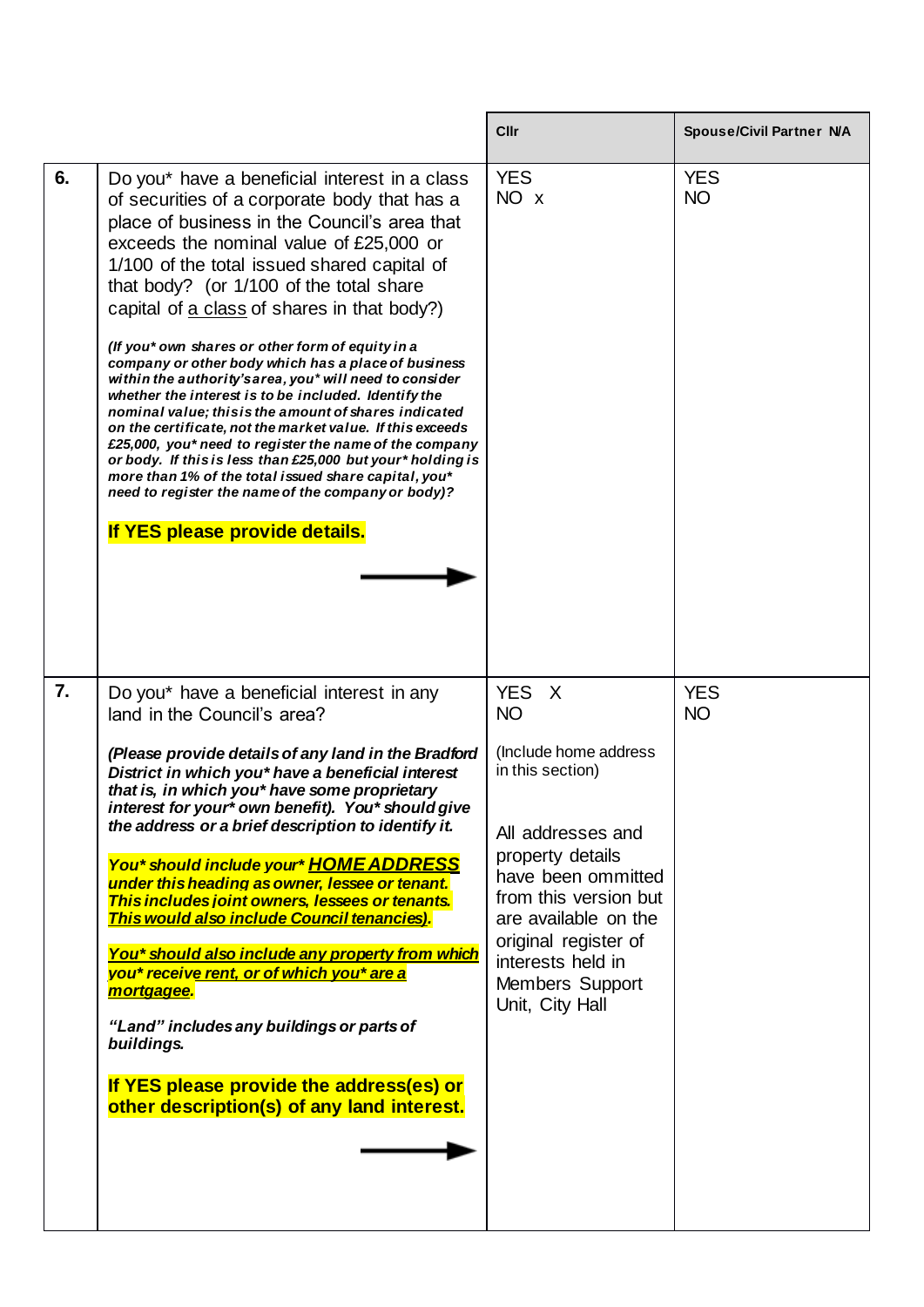|     |                                                                                                                                                                                                                                                                                                                                                                               | <b>Cllr</b>                                                                                         | <b>Spouse/Civil Partner N/A</b> |
|-----|-------------------------------------------------------------------------------------------------------------------------------------------------------------------------------------------------------------------------------------------------------------------------------------------------------------------------------------------------------------------------------|-----------------------------------------------------------------------------------------------------|---------------------------------|
| 8.  | Do you* have a licence (alone or with<br>others) to occupy any land in the Council's<br>area for 28 days or longer?<br>(This includes grazing agreements, allotments,<br>garage licences and other short term<br>arrangements to use your* authority's land or<br>property).<br>If YES please provide the address(es) or<br>other description(s) of the land.                 | <b>YES</b><br>NO x                                                                                  | <b>YES</b><br><b>NO</b>         |
| 9.  | Are you* a member of or part of any body to<br>which you* have been appointed by the<br>Council as its representative?<br>(See list provided by Member Support)<br>(Include statutory boards (e.g. Police, Fire and<br>Transport), housing trusts, local organisations,<br>charities, local authority associations etc).<br>If YES please provide details of these<br>bodies. | <b>YES X</b><br><b>NO</b><br>Stanbury school<br>Gov<br>Police Crime<br>Commissioner<br>panel member | <b>YES</b><br><b>NO</b>         |
| 9.1 | Are you* in a position of control or<br>management in any of the bodies listed<br>above?<br>If YES please provide details.                                                                                                                                                                                                                                                    | <b>YES</b><br>NO X                                                                                  | <b>YES</b><br><b>NO</b>         |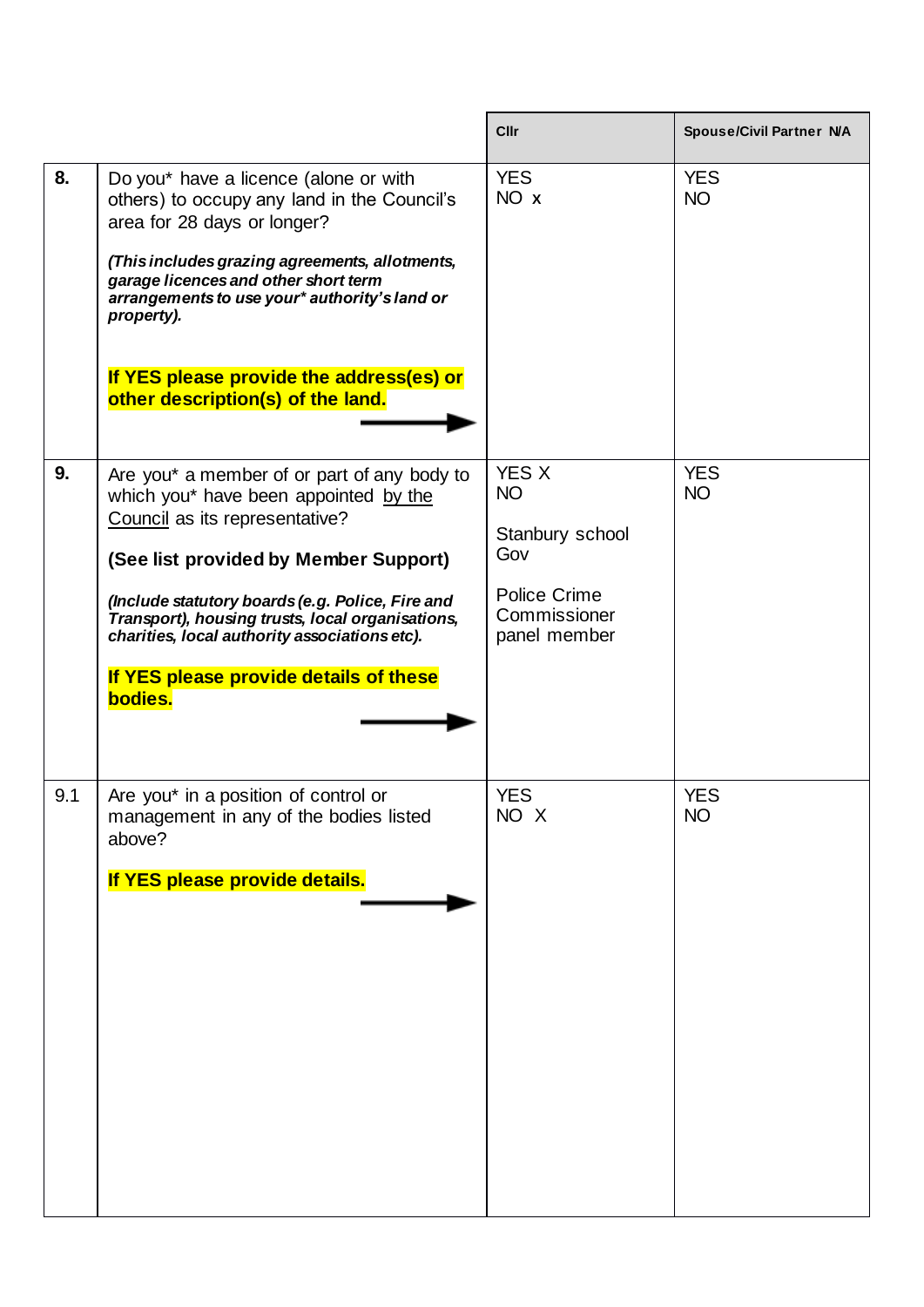|     |                                                                                                                                                                                                                                                                                                                                                                                                                     | Cllr                                                        | <b>Spouse/Civil Partner N/A</b>             |
|-----|---------------------------------------------------------------------------------------------------------------------------------------------------------------------------------------------------------------------------------------------------------------------------------------------------------------------------------------------------------------------------------------------------------------------|-------------------------------------------------------------|---------------------------------------------|
| 9.2 | Do any of the bodies listed in question 9.1<br>above have any contracts with the Council<br>for goods, services or works?<br>(A contract is normally written and includes any<br>agreement or arrangement for the supply of<br>goods or services or for undertaking any work for<br>your* Council)<br>If YES please provide details of the body<br>and the goods, services or works<br>provided.                    | <b>YES</b><br><b>NO</b><br>NOT KNOWN X                      | <b>YES</b><br><b>NO</b><br><b>NOT KNOWN</b> |
| 9.3 | Do any of the bodies listed in question 9.1<br>above have a tenancy agreement for any<br>land where the Council is the landlord?<br>If YES please provide the address(es) or<br>description(s) of any such land.                                                                                                                                                                                                    | <b>YES</b><br><b>NO</b><br>NOT KNOWN X                      | <b>YES</b><br><b>NO</b><br><b>NOT KNOWN</b> |
| 10. | Are you* a member of or part of any public<br>authority or body exercising functions of a<br>public nature?<br>(Include statutory consumer bodies, health<br>authority bodies).<br>If YES please provide details of these<br>bodies.                                                                                                                                                                                | <b>YES</b><br>NO x                                          | <b>YES</b><br><b>NO</b>                     |
| 11  | Are you* a member of or part of any body<br>that undertakes charitable purposes?<br>(Include charities of which you* are a member<br>(e.g. RSPCA, NSPCC etc). Membership of a<br>charity would include where you* pay a<br>membership fee, or have voting rights at a<br>meeting of the charity, or you* receive a regular<br>newsletter or other publication.<br>If YES please provide details of these<br>bodies. | <b>YES X</b><br><b>NO</b><br>Space to Inspire<br><b>CIC</b> | <b>YES</b><br><b>NO</b>                     |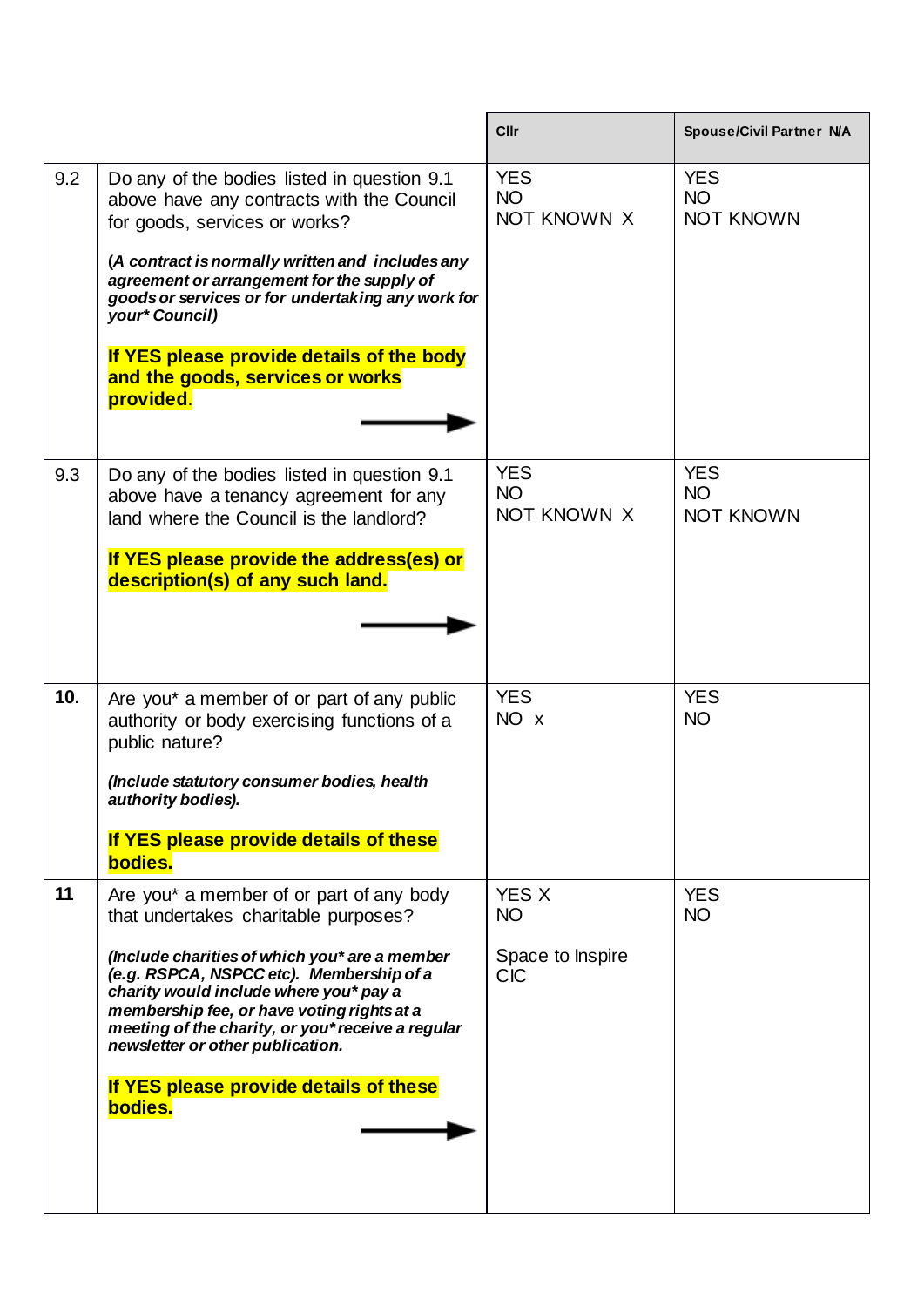|     |                                                                                                                                                                                                                                                                                                                                                                                                                                                                                               | <b>Cllr</b>                                                                                                                                                      | <b>Spouse/Civil Partner N/A</b> |
|-----|-----------------------------------------------------------------------------------------------------------------------------------------------------------------------------------------------------------------------------------------------------------------------------------------------------------------------------------------------------------------------------------------------------------------------------------------------------------------------------------------------|------------------------------------------------------------------------------------------------------------------------------------------------------------------|---------------------------------|
| 12. | Are you* a member of or part of any body<br>whose principal purpose includes the<br>influence of public opinion?<br>(Include political parties, lobby groups and<br>pressure groups).<br>If YES please provide details of these<br>bodies.                                                                                                                                                                                                                                                    | <b>YES X</b><br><b>NO</b><br><b>Conservative Party</b>                                                                                                           | <b>YES</b><br><b>NO</b>         |
| 13. | Are you* a member of any trade union or<br>professional association?<br>(Include all trade unions and professional<br>association of which you* are a member).<br>If YES please provide details of these<br>bodies.                                                                                                                                                                                                                                                                           | <b>YES</b><br>NO X                                                                                                                                               | <b>YES</b><br><b>NO</b>         |
| 14. | Are you a member of any private club or<br>other organisation not otherwise listed on<br>this form?<br>If YES please provide details.                                                                                                                                                                                                                                                                                                                                                         | <b>YES X</b><br><b>NO</b><br>Keighley Motor Club                                                                                                                 | <b>YES</b><br><b>NO</b>         |
| 15. | Does any person or body other than the<br>Council make a payment or provide any<br>other financial benefit to you* in respect of<br>any of your* expenses incurred in carrying<br>out your* duties as a Councillor?<br>(Include the name of the political party and any<br>other person paying any expenses incurred by<br>you* in carrying out your* duties (e.g. travel<br>expenses received from other bodies, such as<br>local authority associations).<br>If YES please provide details. | YES X<br><b>NO</b><br>Police authority<br>but not at this time<br>as I receive an sra<br>as chair of the<br>Keighley area<br>committee)<br>Amended 09.11.2021 DW | <b>YES</b><br><b>NO</b>         |
| 16. | Are you aware of any tenancy of land where<br>the Council is the landlord and you* have a<br>beneficial interest in a body which holds that<br>tenancy?                                                                                                                                                                                                                                                                                                                                       | <b>YES</b><br>NO X                                                                                                                                               | <b>YES</b><br><b>NO</b>         |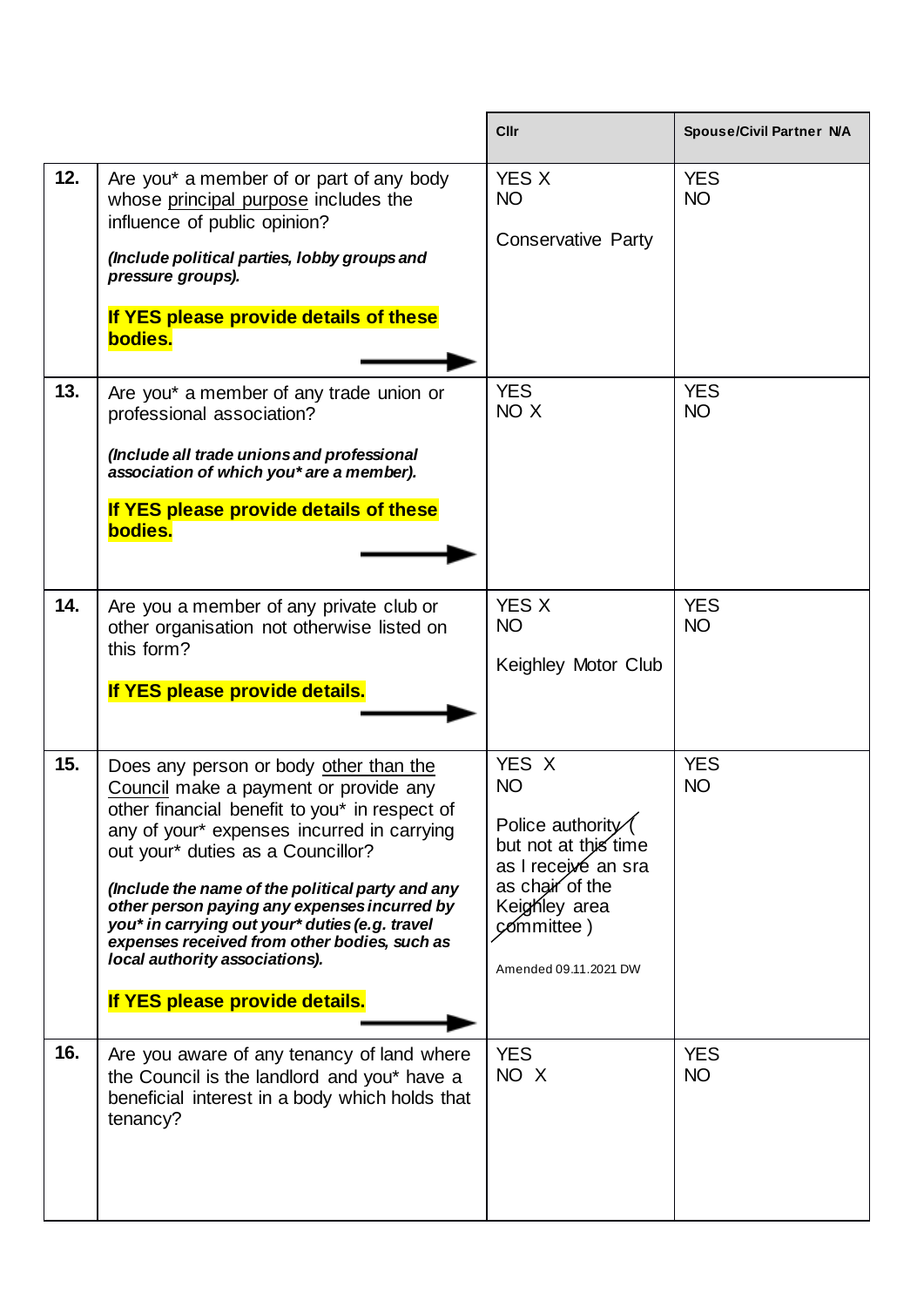| 17.<br><b>YES</b><br><b>YES</b><br>Do you* or any body in which you have a<br>NO X<br>NO <sub>1</sub><br>beneficial interest have a contract with the<br>Council for the provision of goods or<br>services or the execution of works?<br>Amended 09.11.2021 DW |  | Cllr | <b>Spouse/Civil Partner N/A</b> |
|----------------------------------------------------------------------------------------------------------------------------------------------------------------------------------------------------------------------------------------------------------------|--|------|---------------------------------|
| As a Member of<br>Space to Inspire we<br>in receipt of grants<br>both directly and<br>indirectly from the<br>Council. I do not<br>receive<br>renumeration for<br>this                                                                                          |  |      |                                 |

**NOTE:** You are also reminded that if you have received gifts and hospitality with a value in excess of £25 you must notify Members' Support Unit and the Monitoring Officer in writing within 28 days of receipt.

Please return this form to:

Members' Support Unit, Room 115, City Hall, Bradford BD1 1HY [members.support@bradford.gov.uk](mailto:members.support@bradford.gov.uk)

Updated by MB 21 03 18